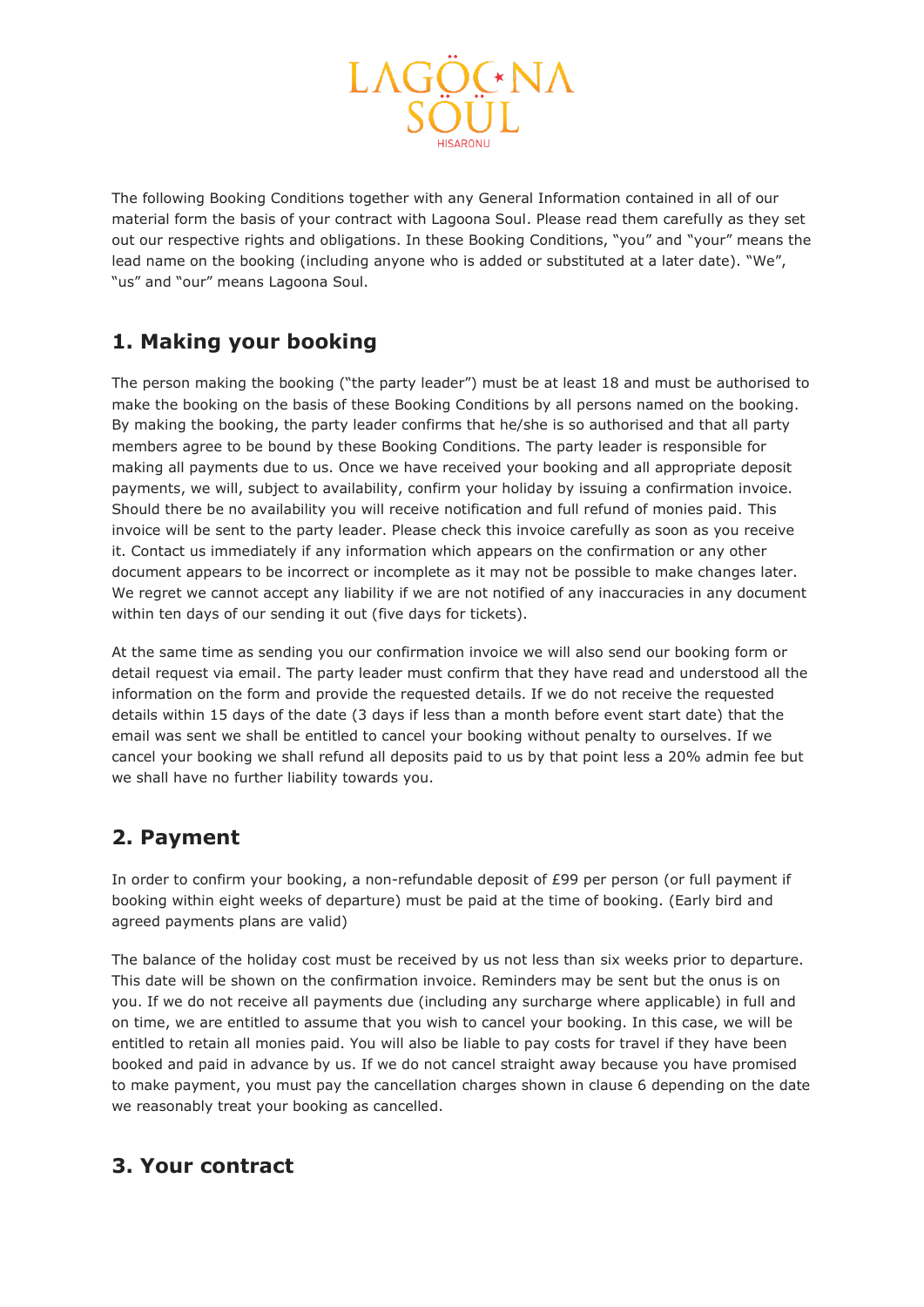

Subject to clause 1, a binding contract between us comes into existence when we despatch our confirmation invoice to the party leader. We both agree that English Law (and no other) will apply to your contract and to any dispute, claim or other matter of any description which arises between us (except as set out below). We both also agree that any dispute, claim or other matter of any description (and whether or not involving any personal injury) which arises between us must be dealt with by the Courts of England and Wales only unless, in the case of Court proceedings, you live in Scotland or Northern Ireland. In this case, proceedings must either be brought in the Courts of your home country or those of England and Wales. If proceedings are brought in Scotland or Northern Ireland, you may choose to have your contract and any dispute, claim or other matter of any description which arises between us governed by the law of Scotland/Northern Ireland as applicable (but if you do not so choose, English law will apply).

Changes to these Booking Conditions will only be valid if agreed by us in writing.

## **4. The cost of your holiday**

The total cost of the holiday is displayed per person (This excludes any applicable surcharge such as single occupancy which will be agreed between you and us in advance.

Once the price of your chosen holiday has been confirmed at the time of booking then the price is guaranteed. Should you wish to purchase upgrades of any kind these will not be included within the original holiday cost and will be invoiced separately. Once payment has been received for ANY additional service a surcharge confirmation invoice will be sent.

You have 5 days from the issue date printed on the surcharge invoice to tell us if you want to cancel. If you do not tell us that you wish to cancel within this period of time, we are entitled to assume that you do not wish to cancel and will pay the surcharge. Any surcharge must be paid with the balance of the cost of the holiday or within 7 days of the issue date printed on the surcharge invoice, whichever is the later. Please note that travel arrangements are not always purchased in local currency and some apparent changes have no impact on the price of your travel due to contractual and other protection in place.

We reserve the right to correct errors in both advertised and confirmed prices. We will do so as soon as we become aware of the error. Please note, changes and errors occasionally occur. You must check the price of your chosen holiday at the time of booking.

### **5. Changes by you**

Should you wish to make any changes to your confirmed holiday, you must notify us in writing as soon as possible to bookings@lagoonasoul.com. Whilst we will endeavour to assist, we cannot guarantee we will be able to meet any such requests. Where we can, any amendment fee applicable will be advised before proceeding. A fee of £10 per person/per booking will be payable together with any costs incurred by ourselves and any costs or charges incurred or imposed by any of our suppliers.

### **6. Cancellation by you**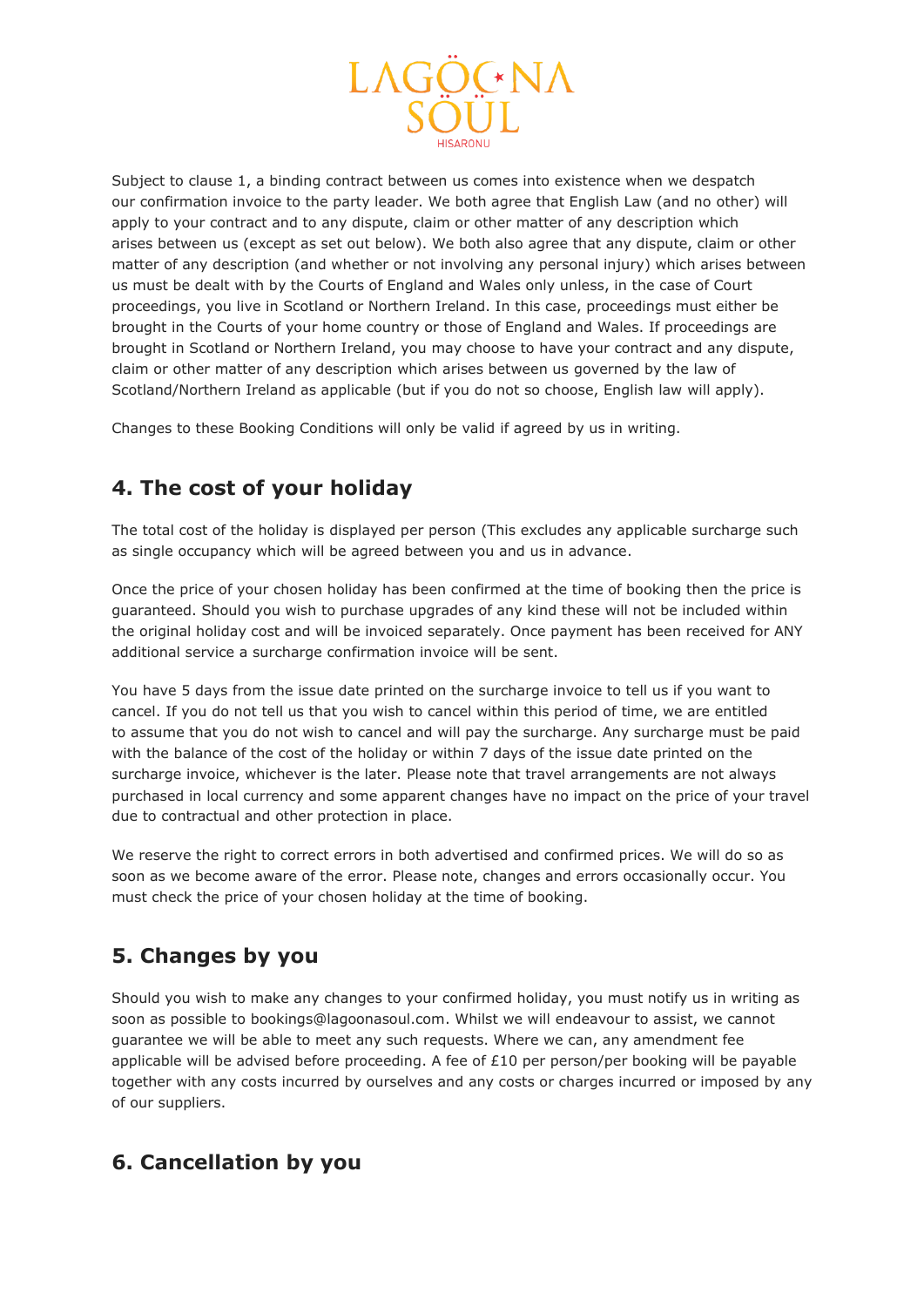

Should you or any member of your party need to cancel your holiday once it has been confirmed, the party leader must immediately advise us in writing to bookings@lagoonasoul.com. Your notice of cancellation will only be effective when it is received in writing/email and confirmed by us. We can only accept notifications of this via email. Social media or mobile phone messages will not be registered or accepted in which case you would still be liable for payment.

As we incur costs from the moment we confirm your booking and may be unable to re-sell your holiday, the following cancellation charges will be payable. Where the cancellation charge is shown as a percentage, this is calculated on the basis of the total cost payable by the person(s) cancelling excluding any amendment / cancellation charges which have already been incurred. Amendment / cancellation charges are not refundable in the event of the person(s) to whom they apply cancelling.

Depending on the reason for cancellation, you may be able to reclaim these cancellation charges (less any applicable excess) under the terms of your insurance policy. Claims must be made directly to the insurance company concerned. Period before departure within which written notification of cancellation is received by us (cancellation charge per person cancelling):

- More than 63 days prior to departure Loss of deposit
- 63 to 28 days prior to departure 75%
- 28 or less days prior to departure 100%

Please note: no refunds will be given in respect of activities which you book and then do not take part in whilst on holiday (for example you miss the start time of the activity because you have overslept, are hung-over or under the influence of drugs or simply change your mind).

If any member(s) of your party is/are prevented from travelling, the person(s) concerned will be able to transfer their place to someone else (introduced by you) providing the following requirements are complied with. We must be notified of the transfer(s) not less than three weeks before departure. A transfer will not be possible if there is a waiting list for places in which case the available place must be offered to the next person on that list. Where a transfer to a person of your choice can be made, all costs and charges incurred by us and/or incurred or imposed by any of our suppliers as a result together with an amendment fee of  $£10$  must be paid before the transfer can be effected. For flight inclusive bookings, you must pay the charges levied by the airline concerned. As most airlines do not permit name changes after tickets have been issued for any reason, these charges are likely to be the full cost of the flight.

#### **7. Insurance**

We consider adequate and appropriate travel insurance to be a pre-requisite to booking. You must ensure that any insurance provides adequate medical and cancellation cover. Please bear in mind that not all insurance policies may offer cover for the sort of activities you may choose to take part in during your holiday.

Please read your policy details carefully and take them with you on holiday. It is your responsibility to ensure that the insurance cover you purchase is adequate for your particular needs.

### **8. Changes and cancellation by us**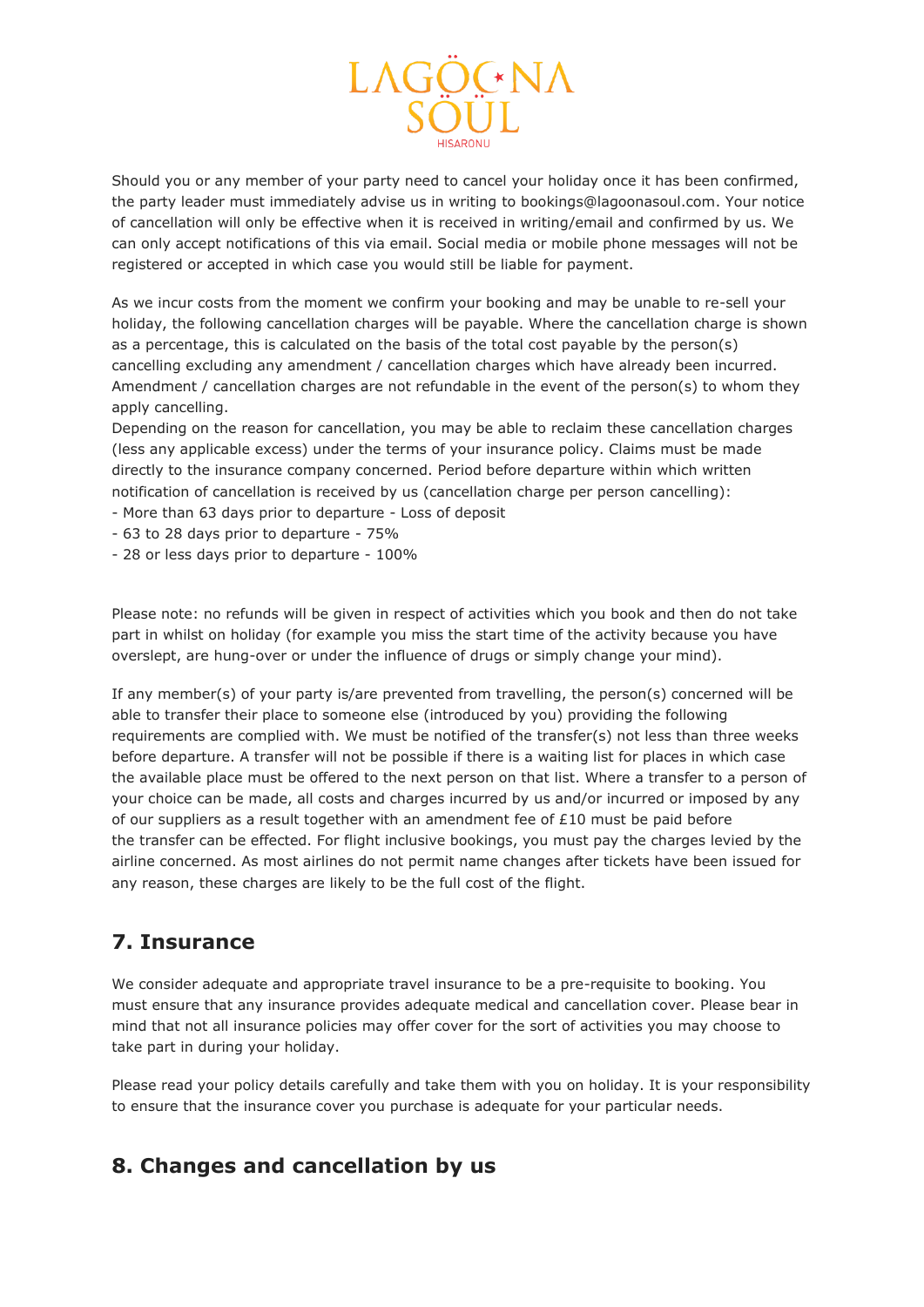

We start planning the event many months in advance. Occasionally, we have to make changes to and correct errors in websites and other details both before and after bookings have been confirmed and cancel confirmed bookings. Whilst we always endeavour to avoid changes and cancellations, we must reserve the right to do so. However, we promise we will only cancel your confirmed booking 9 weeks or less before departure where you have failed to comply with any requirement of these booking conditions entitling us to cancel (such as paying on time) or where we are forced to do so as a result of circumstances outside our control/"force majeure" as defined in clause 9 below. Most changes are minor. Occasionally, we have to make a "significant change". "Significant changes" include the following changes when made before departure; a change of accommodation to that of a lower official classification or standard for the whole or a major part of the time you are away, a change of accommodation area for the whole or a major part of the time you are away. If we have to make a significant change or cancel, we will tell you as soon as possible. If there is time to do so before departure, we will offer you the choice of the following options:-

(a) (for significant changes) accepting the changed arrangements or

(b) cancelling or accepting the cancellation in which case you will receive a full refund of all monies you have paid to us.

Please note, the above options are not available where any change made is a minor one. If we have to make a significant change or cancel before departure, we will pay you reasonable compensation subject to the following exceptions. Compensation will not be payable and no liability beyond offering the above mentioned choices can be accepted where (1) we are forced to make a change or cancel as a result of unusual and unforeseeable circumstances beyond our control, the consequences of which we could not have avoided even with all due care. No compensation will be payable if we cancel as a result of your failure to comply with any requirements of these booking conditions entitling us to cancel (such as paying on time). In all cases, our liability for significant changes and cancellations is limited to offering you the above mentioned options and, where applicable, compensation payments. No compensation is payable for minor changes.

Very rarely, we may be forced by "force majeure" (see clause 9) to change or terminate your holiday after departure but before the scheduled end of your time away. This is extremely unlikely but if this situation does occur, we regret we will be unable to make any refunds (unless we obtain any refunds from our suppliers), pay you any compensation or meet any costs or expenses you incur as a result.

NB. If your flight is cancelled or delayed, your flight ticket is downgraded or boarding is denied by your airline in circumstances which would entitle you to claim compensation against the airline under EC Regulation No 261/2004 - the Denied Boarding Regulations 2004, you must pursue the airline for the compensation due to you. All sums you receive or are entitled to receive from the airline concerned by virtue of these Regulations represent the full amount of your entitlement to compensation or any other payment arising from such cancellation, delay, downgrading or denied boarding. This includes any disappointment, distress, inconvenience or effect on any other arrangements. The fact a delay may entitle you to cancel your flight does not automatically entitle you to cancel any other arrangements even where those arrangements have been made in conjunction with your flight.

We have no liability to make any payment to you in relation to the Denied Boarding Regulations or in respect of any flight cancellation or delay, downgrading of any flight ticket or denial of any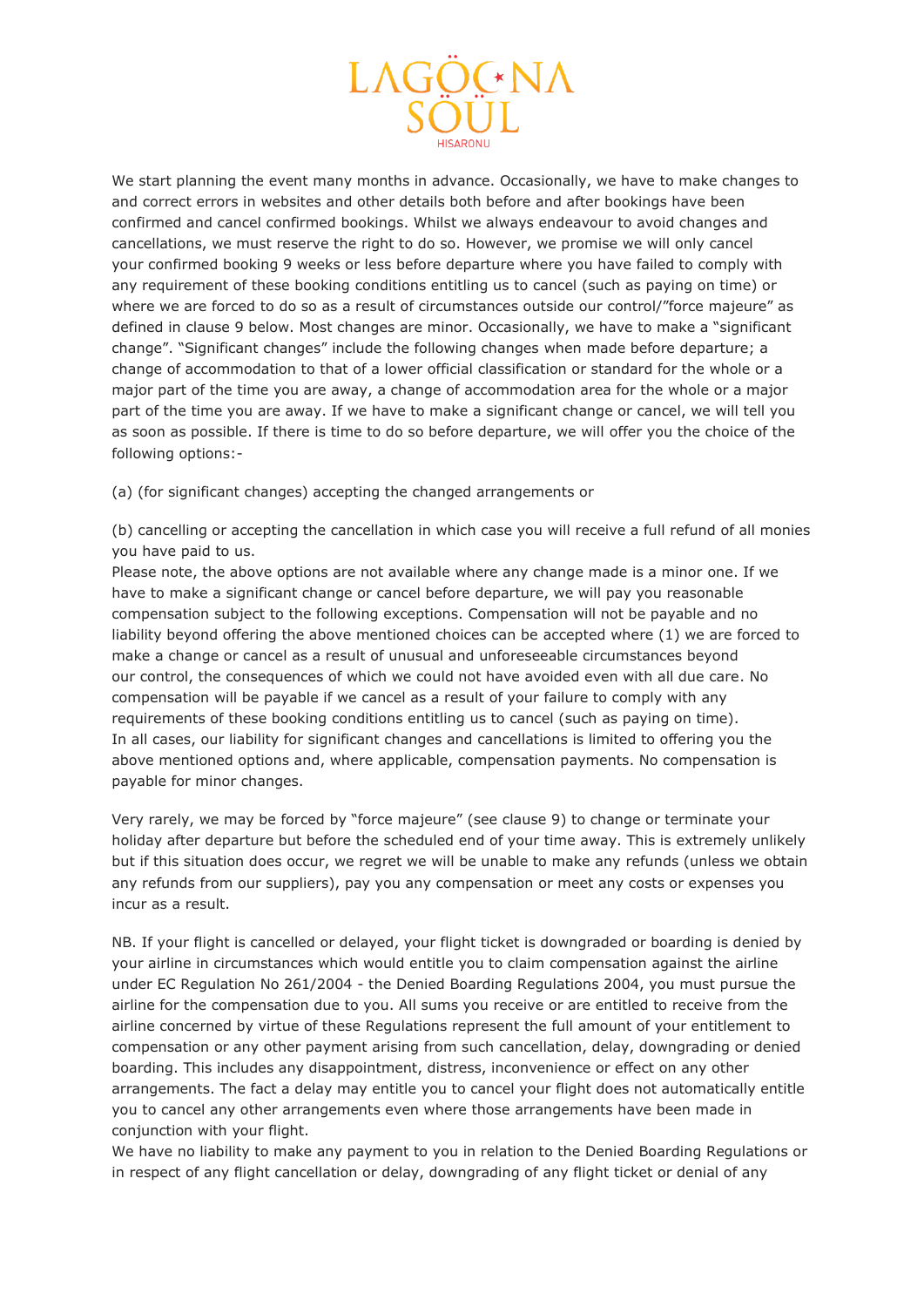

boarding as the full amount of your entitlement to any compensation or other payment (as dealt with above) is covered by the airline's obligations under the Denied Boarding Regulations. If, for any reason, you do not claim against the airline and make a claim for compensation from us, you must, at the time of payment of any compensation to you, make a complete assignment to us of the rights you have against the airline in relation to the claim that gives rise to that compensation payment. If your airline does not comply with these rules you may complain to the Civil Aviation Authority on 020 7453 6888 or by e-mail to **[passengercomplaints@caa.co.uk](javascript:location.href=)** or see **[www.caa.co.uk](http://www.caa.co.uk/)** – Referring Your Complaint to the CAA.

## **9. Force majeure**

Except where otherwise expressly stated in these booking conditions, we regret we cannot accept liability or pay any compensation where the performance or prompt performance of our contractual obligations is prevented or affected by or you otherwise suffer any damage or loss (as more fully described in clause 10(1) below) as a result of "force majeure". In these Booking Conditions, "force majeure" means any event which we or the supplier of the service(s) in question could not, even with all due care, foresee or avoid.

Such events may include war or threat of war, riot, civil strife, terrorist activity or actual threatened terrorist activity, industrial dispute, natural or nuclear disaster, Pandemic, adverse weather conditions, fire and all similar events outside our control.

# **10. Our liability to you**

(1) We promise to make sure that the holiday arrangements we have agreed to make, perform or provide as applicable as part of our contract with you are made, performed or provided with reasonable skill and care. This means that, subject to these booking conditions, we will accept responsibility if, for example, your contracted holiday arrangements are not provided as promised or prove deficient as a result of the failure of ourselves, our employees, agents or suppliers to use reasonable skill and care in making, performing or providing, as applicable, your contracted holiday arrangements. Please note it is your responsibility to show that reasonable skill and care has not been used if you wish to make a claim against us. In addition, we will only be responsible for what our employees, agents and suppliers do or do not do if they were at the time acting within the course of their employment (for employees) or carrying out work we had asked them to do (for agents and suppliers).

(2) We will not be responsible for any injury, illness, death, loss (for example loss of enjoyment), damage, expense, cost or other sum or claim of any description whatsoever which results from any of the following: -

- the act(s) and/or omission(s) of the person(s) affected or any member(s) of their party or - the act(s) and/or omission(s) of a third party not connected with the provision of your holiday and which were unforeseeable or unavoidable or

- 'force majeure' as defined in clause 9 above

(3) Please note, we cannot accept responsibility for any services which do not form part of our contract. This includes, for example, any additional services, activities or facilities which your hotel or any other supplier agrees to provide for you where the services, activities or facilities are not advertised in our website/brochure and we have not agreed to arrange them and any excursion you purchase in resort. In addition, regardless of any wording used by us on our website, in any of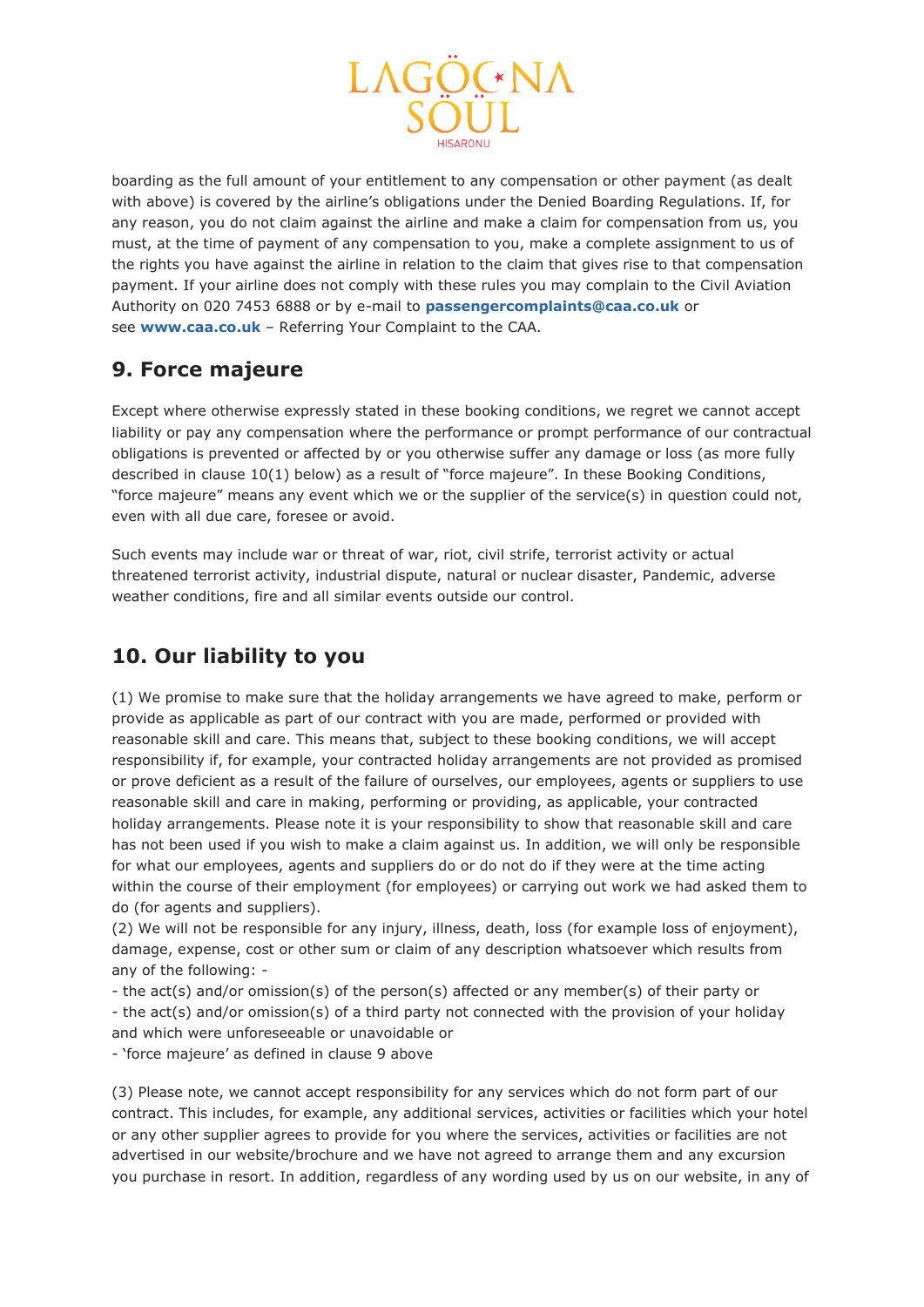

our brochures or elsewhere, we only promise to use reasonable skill and care as set out above and we do not have any greater or different liability to you.

(4) The promises we make to you about the services we have agreed to provide or arrange as part of our contract - and the laws and regulations of the country in which your claim or complaint occurred - will be used as the basis for deciding whether the services in question had been properly provided. If the particular services which gave rise to the claim or complaint complied with local laws and regulations applicable to those services at the time, the services will be treated as having been properly provided. This will be the case even if the services did not comply with the laws and regulations of the UK which would have applied had those services been provided in the UK.

(5) Where any claim or part of a claim concerns or is based on any travel arrangements (including the process of getting on and off the transport concerned) provided by any air, sea, rail or road carrier or any stay in a hotel, the maximum amount of compensation we will have to pay you will be limited. The most we will have to pay you for that claim or that part of a claim if we are found liable to you on any basis is the most the carrier or hotel keeper concerned would have to pay under the international convention which applies to the travel arrangements or hotel stay in question (for example, the Warsaw Convention as amended or un-amended and the Montreal Convention for international travel by air and/or for airlines with an operating licence granted by an EU country, the EC Regulation on Air Carrier Liability No 889/2002 for national and international travel by air, the Athens convention for international travel by sea).

Please note: Where a carrier or hotel would not be obliged to make any payment to you under the applicable International Convention or Regulation in respect of a claim or part of a claim, we similarly are not obliged to make a payment to you for that claim or part of the claim. When making any payment, we are entitled to deduct any money which you have received or are entitled to receive from the transport provider or hotelier for the complaint or claim in question.

(6) Please note, we cannot accept any liability for any damage, loss, expense or other sum(s) of any description (1) which on the basis of the information given to us by you concerning your booking prior to our accepting it, we could not have foreseen you would suffer or incur if we breached our contract with you or (2) which did not result from any breach of contract or other fault by ourselves or our employees or, where we are responsible for them, our suppliers. Additionally, we cannot accept liability for any business losses.

(7) You must provide ourselves and our insurers with all assistance we may reasonably require. You must also tell us and the supplier concerned about your claim or complaint as set out in clause 11 below. If asked to do so, you must transfer to us any rights you have against the supplier or whoever else is responsible for your claim or complaint (if the person concerned is under 18, their parent or guardian must do so). You must also agree to cooperate fully with us and our insurers if we or our insurers want to enforce any rights which are transferred.

### **11. Complaints and problems**

In the unlikely event that you have any reason to complain or experience any problems with your holiday whilst away, you must immediately inform our representative and the supplier of the service(s) in question. Any verbal notification must be put in writing and given to our representative and the supplier as soon as possible. Until we know about a problem or complaint,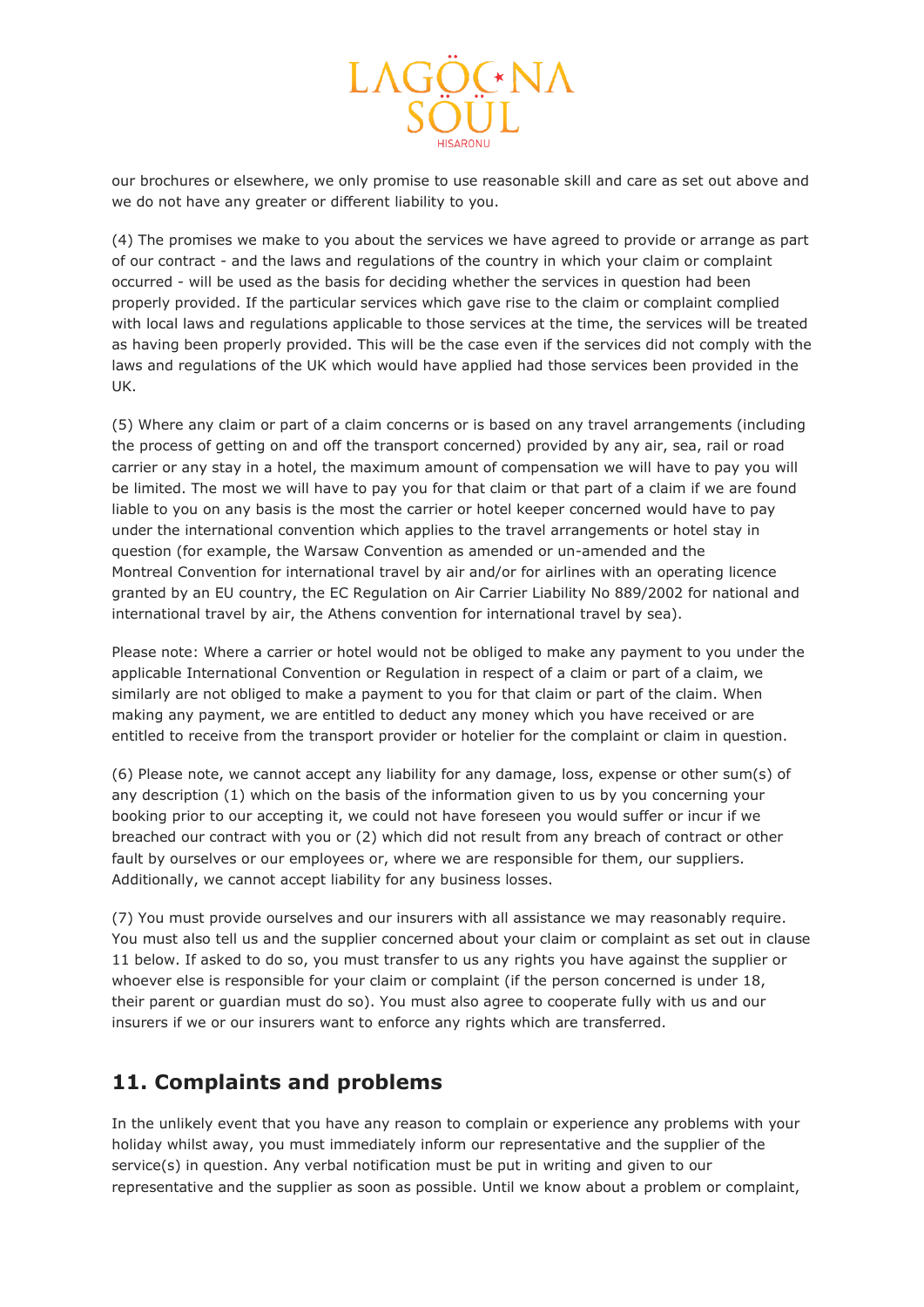

we cannot begin to resolve it. Most problems can be dealt with quickly. If you remain dissatisfied, however, you must write to us at bookings@lagoonasoul.com within 28 days of your return to the UK giving your booking reference and full details of your complaint. For all complaints and claims we regret we cannot accept liability if you fail to notify the complaint or claim entirely in accordance with this clause.

## **12. Behaviour**

When you book with us, you accept responsibility for any damage or loss caused by you or any member of your party. Full payment for any such damage or loss must be paid direct at the time to the accommodation owner or manager or other supplier. If you fail to do so, you will be responsible for meeting any claims subsequently made against us (together with our own and the other party's full legal costs) as a result of your actions.

We expect all clients to have consideration for other people. If in our reasonable opinion or in the reasonable opinion of any other person in authority, you or any member of your party behaves in such a way as to cause or be likely to cause danger, upset or distress to any third party or damage to property, we are entitled, without prior notice, to terminate the holiday of the person(s) concerned or we and the relevant person in authority (for example the activity provider) can prevent that person(s) from taking part in the activity concerned. In this situation, the person(s) concerned will be required to leave the accommodation or other service or activity area (as applicable). We will have no further responsibility toward such person(s) including any return travel arrangements. No refunds will be made and we will not pay any expenses or costs incurred as a result of the termination or prevention from taking part in the activity concerned.

## **13. Conditions of suppliers**

Many of the services which make up your holiday are provided by independent suppliers. Those suppliers provide these services in accordance with their own terms and conditions. Some of these terms and conditions may limit or exclude the supplier's liability to you, usually in accordance with applicable International Conventions (see clause 10 (6)).

### **14. Special requests, health, fitness, and medical conditions/disabilities**

If you have any special request, you must advise us at the time of booking and clearly note it on your booking form. Although we will endeavour to pass any reasonable requests on to the relevant supplier, we regret we cannot guarantee any request will be met unless we have specifically confirmed this. For your own protection, you should obtain confirmation in writing from us that your request will be complied with (where it is possible for us to give this) if your request is important to you. Confirmation that a special request has been noted or passed on to the supplier or the inclusion of the special request on your confirmation invoice or any other documentation is not confirmation that the request will be met. We regret we cannot accept any conditional bookings, i.e. any booking which is specified to be conditional on the fulfilment of a particular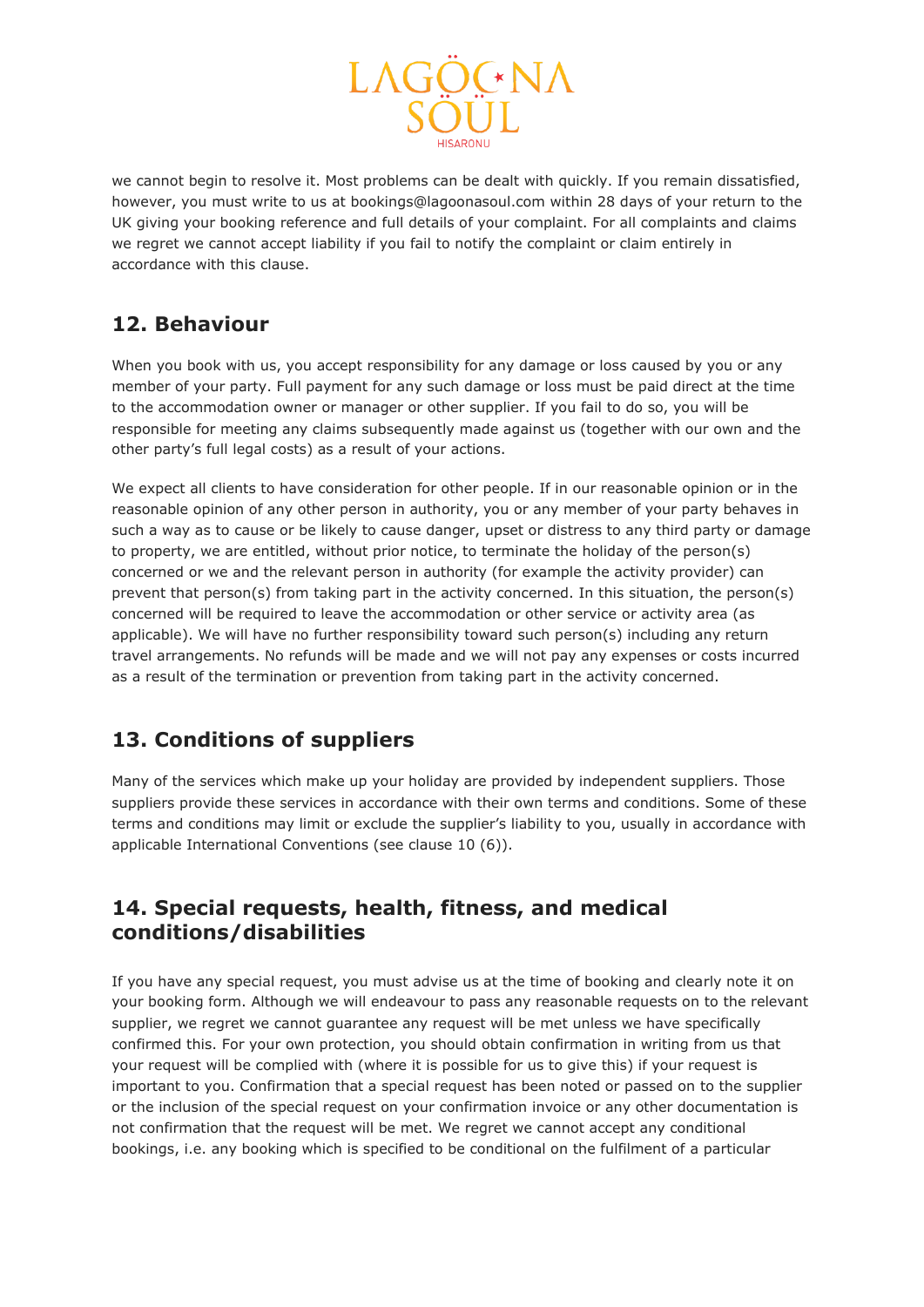

request. All such bookings will be treated as "standard" bookings subject to the above provisions on special requests.

In order to take part in sporting activities, all persons should be in good health and possess a reasonable basic level of fitness. If you are unsure about the physical demands of your holiday, please ask us and we can advise you accordingly.

If you or any member of your party is pregnant or has any medical condition or disability which may affect your holiday or has any special requirements as a result of any medical condition or disability (including any which affect the booking process), please tell us before you confirm your booking so that we can assist you in considering the suitability of the arrangements and/or making the booking. In any event, you must give us full details in writing at the time of booking and whenever any change in the condition or disability occurs. You must also promptly advise us if you become pregnant or any medical condition or disability which may affect your holiday develops after your booking has been confirmed.

If you fail to produce such evidence when it is requested, you will not be allowed to participate in the activity concerned. In the event of this we will not provide any refunds or compensation or pay any expenses which you may incur as a result.

### **15. Passports, visas and health requirements**

A full British passport presently takes approximately 4 weeks to obtain. If you or any member of your party is 16 or over and haven't yet got a passport, our recommendation is that you should apply for one at least 6 weeks before your holiday. The UK Passport Service has to confirm your identity before issuing your first passport. Requirements may change and you must check the up to date position in good time before departure with the Embassy or consulate of the country you are travelling through and to. Information on health is contained in the Department of Health leaflet T6 (Health Advice for Travellers) available from your local Department of Health office and most Post Offices.

It is your responsibility to ensure that you are in possession of all necessary travel and health documents before departure. (Visa is required to enter Turkey available online from https://www.evisa.gov.tr/en/) All costs incurred in obtaining such documentation must be paid by you. We regret we cannot accept any liability if you are refused entry onto any transport or into any country due to failure on your part to carry correct documentation. If you or any member of your party is not a British citizen or holds a non British passport, you must check passport and visa requirements with the Embassy or Consulate of the country to or through which you are intending to travel. If failure to have any necessary travel or other documents results in fines, surcharges or other financial penalty being imposed on us, you will be responsible for reimbursing us accordingly.

### **16. Website / Advertising accuracy**

Please note, the information and prices shown in the Website / Advertising material may have changed by the time you come to book your holiday. Whilst every effort is made to ensure the accuracy of the website / Advertising material and prices at the time of printing, regrettably errors do occasionally occur. You must therefore ensure you check all details of your chosen holiday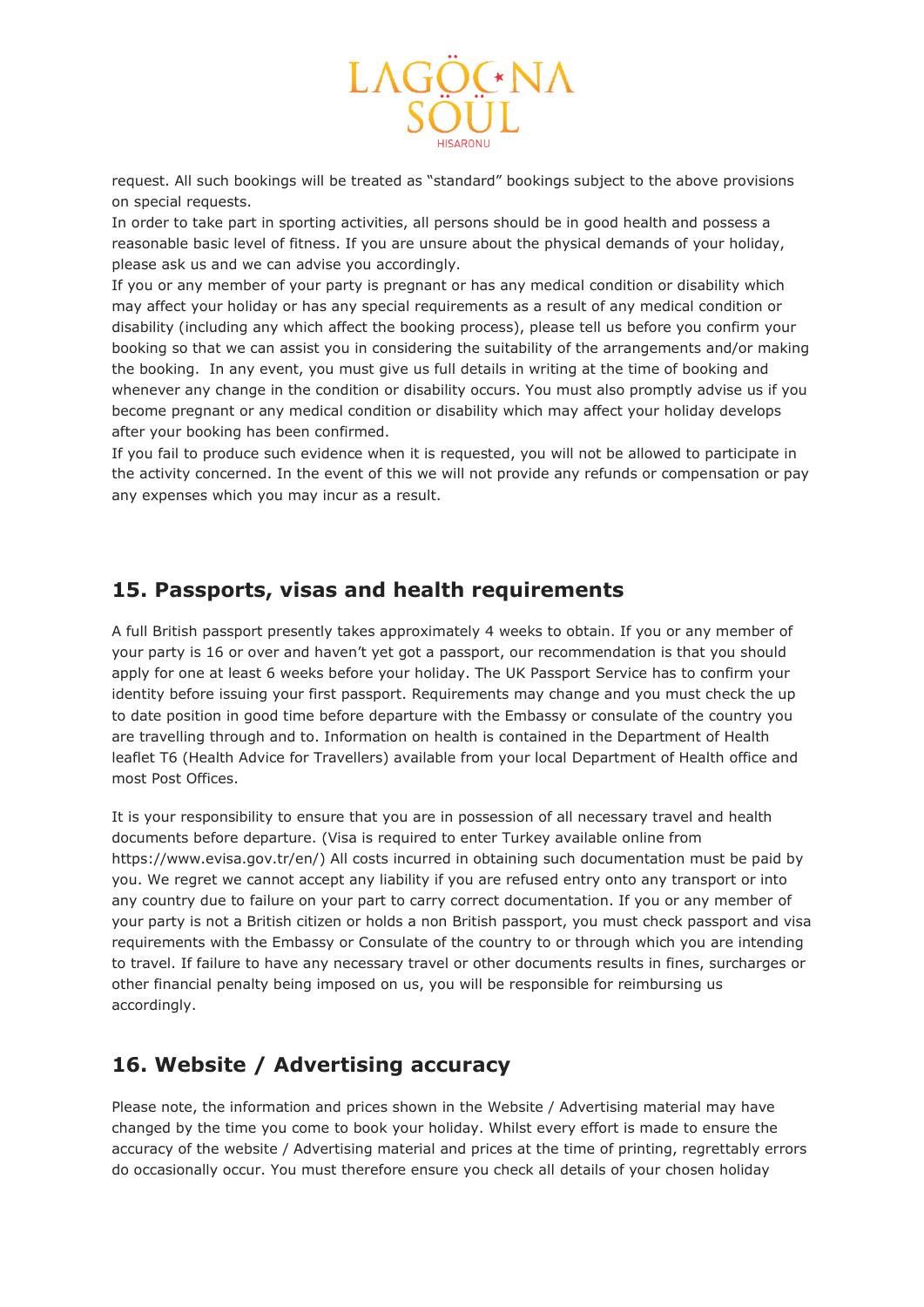

(including the price) with us at the time of booking. This Website / Advertising material is our sole responsibility. It is not issued on behalf of and does not commit any independent organisation/carriers whose services are featured in it.

### **17. Delay**

We regret we are not in a position to offer you any assistance in the event of delay at your outward or homeward point of departure. Any airline concerned may however provide refreshments etc. We cannot accept liability for any delay which is due to any of the reasons set out in clause 10 (2) of these booking conditions (which includes the behaviour of any passenger(s) on the flight who, for example, fails to check in or board on time). In addition, we will not be liable for any delay.

### **18. Safety standards**

Please note, it is the requirements and standards of the country in which any services which make up your holiday are provided which apply to those services and not those of the UK. As a general rule, these requirements and standards will not be the same as the UK and may sometimes be lower.

## **19. Flights**

In accordance with EU Directive (EC) No 2111/2005 Article 9, we are required to bring to your attention the existence of a "Community list" which contains details of air carriers that are subject to an operating ban with the EU Community. The Community list is available for inspection at http://europa.eu.int/comm/ transport/air/safety/flywell\_en.htm.

In accordance with EU Regulations we are required to advise you of the carrier(s) (or, if the carrier(s) is not known, the likely carrier(s)) that will operate your flight(s) at the time of booking. Where we are only able to inform you of the likely carrier(s) at the time of booking, we shall inform you of the identity of the actual carrier(s) as soon as we become aware of this. Any change to the operating carrier(s) after your booking has been confirmed will be notified to you as soon as possible. We are not always in a position at the time of booking to confirm flight timings. Any flight timings shown on your confirmation invoice are for guidance only and are subject to alteration and confirmation. The latest timings will be shown on your tickets / online booking portal which will be dispatched to you approximately two weeks before departure. You must accordingly check your tickets / online booking portal very carefully immediately on receipt to ensure you have the correct flight times. It is possible that flight times may be changed even after tickets have been dispatched - we will contact you as soon as possible if this occurs. Any change in the identity of the carrier and/or flight timings will not entitle you to cancel or change to other arrangements without paying our normal charges except where specified in these conditions.

If the carrier with whom you have a confirmed reservation becomes subject to an operating ban as above as a result of which we / the carrier are unable to offer you a suitable alternative the provisions of clause 8 (Changes and cancellation by us) will apply.